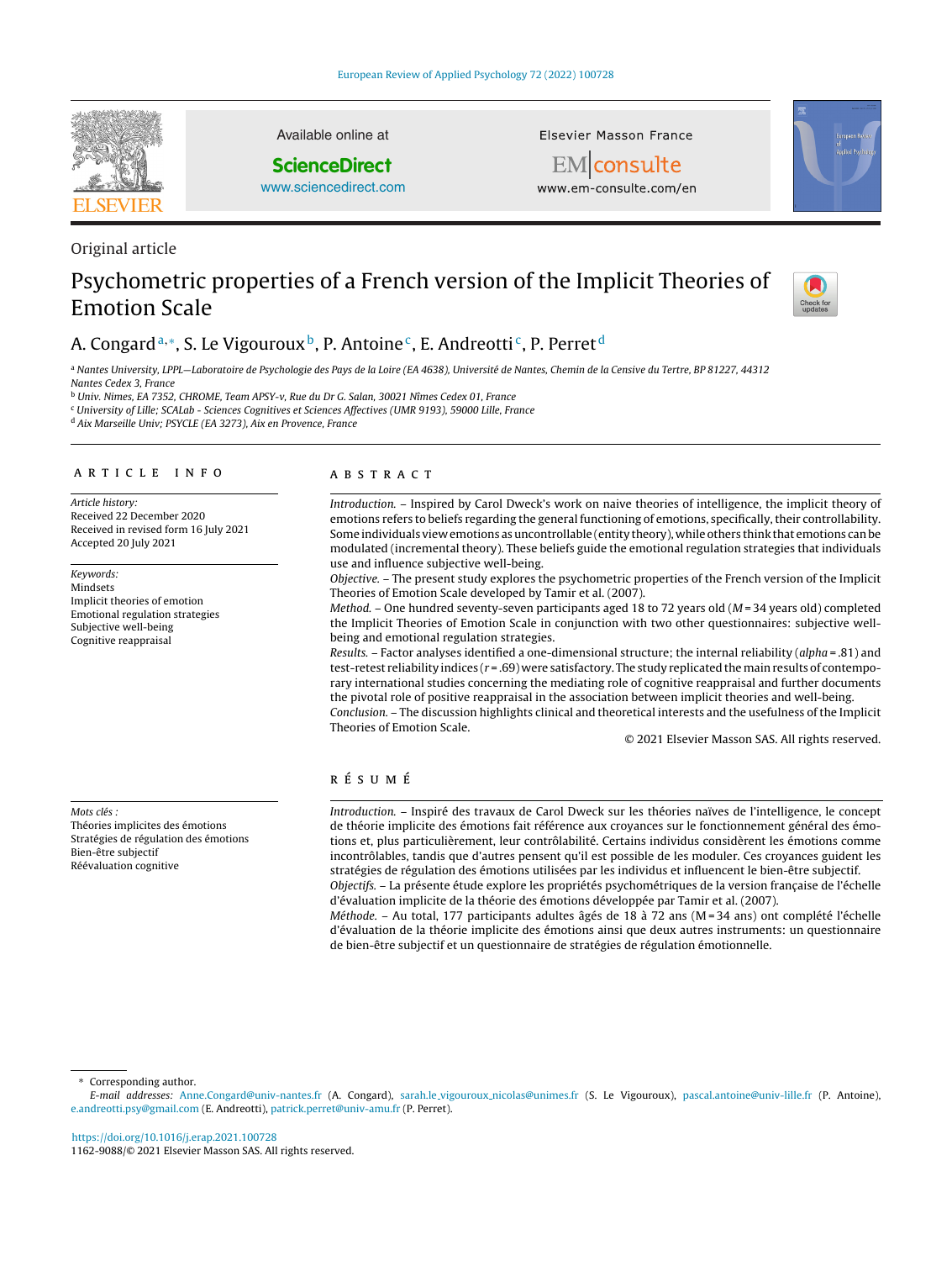Résultats. – Les analyses factorielles ont identifié une structure unidimensionnelle. Les indices de fidélité interne (alpha =  $0.81$ ) et test-retest (r =  $0.69$ ) sont satisfaisants. L'étude a reproduit les principaux résultats d'études internationales contemporaines concernant le rôle médiateur de la réévaluation cognitive dans le lien entre les théories implicites et le bien-être.

Conclusion. – La discussion met en évidence les intérêts cliniques et théoriques et l'utilité de l'échelle des théories implicites validée dans ce travail.

© 2021 Elsevier Masson SAS. Tous droits réservés.

#### **1. Implicit theories of emotions**

Implicit theories refer to the beliefs formed by individuals about the modifiability and controllability of certain psychological dimensions. The concept was first deployed in the field of implicit theories of intelligence [\(Dweck](#page-7-0) [&](#page-7-0) [Leggett,](#page-7-0) [1988\),](#page-7-0) in which two main mindsets were highlighted. The fixed mindset considers intelligence as an immutable entity that characterizes individuals definitively and differentiates them from each other. The growth mindset, on the other hand, sees intelligence as the result of the efforts and strategies deployed by the individual in reasoning and problem-solving situations. Intelligence is then conceived of as an emergent property of functioning, susceptible to progress and change. Adherence to either of these naive theories can be assessed by a scale along which individuals express the level of their agreement with the fixed (e.g., "Intelligence is a personal characteristic that cannot be significantly improved.") and the growth mindset perspectives (e.g., "No matter who an individual is, his or her intelligence can change significantly.").

Research has shown that these conceptions affect how individuals cope with situations in which their intellectual abilities are called upon [\(Dweck,](#page-6-0) [1999\).](#page-6-0) These beliefs affect people's resilience, especially in challenging situations, by directing the way events are interpreted. This framework has been extended to other psychological dimensions, such as personality ([Dweck,](#page-6-0) [2008\),](#page-6-0) in which a similar distinction has been made between the entity and incremental belief systems. A recurring result of the research conducted, regardless of the psychological dimension considered, is that entity theories are associated with a decrease in efforts to regulate oneself or others, a logical consequence of the belief that these dimensions cannot be modified.

The implicit conceptualization of emotions takes a comparable form. Some individuals understand emotions as uncontrollable phenomena that are direct consequences of events and over which they have no influence. Other individuals, on the other hand, see emotions as something that can be modulated and have a clearer sense of ownership of their emotional experience. [Tamir](#page-7-0) et [al.](#page-7-0) [\(2007\)](#page-7-0) developed a scale to assess these beliefs about the controllability of emotions based on an instrument used in the field of intelligence: the Implicit Theories of Emotion Scale. The scale consists of two incremental statements (e.g., "If they want to, people can change the emotions that they have.") and two entity statements (e.g., "No matter how hard they try, people can't truly change the emotions that they have."), with which the participants are asked to express their level of agreement on a Likert-type scale. According to the implicit theory framework, the scale has a bipolar unidimensional structure, so the fixed mindset score items are inverted to obtain an average measure of adherence to the incremental view of emotions. The reliability measures were found to be acceptable ( $\alpha$  = .75; [Tamir](#page-7-0) et [al.,](#page-7-0) [2007\).](#page-7-0) To our knowledge, the factor validity of the scale has not yet been assessed. However, [Tamir](#page-7-0) et [al.](#page-7-0) [\(2007\)](#page-7-0) argued in favor of a single underlying construct, since the pairwise interitem correlations across the two sets (entity and incremental items) were as large as those within each set. The test-retest reliability measures were not reported in the original

publication, but more recent data suggest that emotion theories are fairly stable: [Kneeland](#page-7-0) [&](#page-7-0) [Dovidio,](#page-7-0) [2020](#page-7-0) reported a correlation of .53 in a sample of college students over a semester. Since its publication, the scale has been used by several research teams, and a significant body of evidence has accumulated to show that the core beliefs assessed by the scale are related to important outcomes that we now consider.

## **2. Implicit theories of emotion, well-being and emotional regulation strategies**

Implicit theories of emotions have been found to be associated with psychological well-being. For example, [Tamir](#page-7-0) et [al.](#page-7-0) [\(2007\)](#page-7-0) found that people with an incremental theory experience positive emotions more often than people with an entity theory do. [De](#page-6-0) [Castella](#page-6-0) et [al.](#page-6-0) [\(2014\)](#page-6-0) showed that people suffering from social anxiety have, on average, a more fixed mindset than other people do, and within this group, patients who believe they have little control over their emotions report higher levels of perceived stress and anxiety. More recently, [Smith](#page-7-0) et [al.](#page-7-0) [\(2018\)](#page-7-0) conducted one of the first intervention studies explicitly aimed at changing the implicit theory of emotions. Their results show that the induction of an incremental theory improves subjective well-being. [King](#page-7-0) [and](#page-7-0) [De](#page-7-0) [la](#page-7-0) [Rosa](#page-7-0) [\(2019\)](#page-7-0) also showed in a correlational study that, when individuals adopt an entity theory of emotions, they report a satisfactory state of well-being less often (negative correlation). [Ford](#page-7-0) et [al.](#page-7-0) [\(2018\)](#page-7-0) obtained converging results in a longitudinal study conducted with adolescents: The entity theory of emotions appears to be significantly predictive (eighteen months later) of adolescents' depressive symptomatology (evaluated by their parents). This effect was mediated by the degree of use of the cognitive reappraisal strategy.

Indeed, a coherent body of research now suggests that the effect of implicit theories is primarily exerted through the emotional regulation strategies that individuals mobilize. Emotional regulation processes aim to maintain, modify or avoid emotional states and to restore individual-situation transactions (e.g., [Le](#page-7-0) [Vigouroux](#page-7-0) et [al.,](#page-7-0) [2017;](#page-7-0) [Pavani](#page-7-0) et [al.,](#page-7-0) [2016\).](#page-7-0) Their links with well-being are empirically well established. One of the main hypotheses currently being examined is that the naive theory of emotions implicitly adhered to by an individual would lead him or her to favor certain regulatory strategies over others and that the differentiated use of these strategies would modulate the probability of the emergence of a state of well-being. In particular, an incremental belief in the controllability of emotions would encourage individuals to seek ways of actively coping with negative emotions with so-called adaptive strategies (e.g., cognitive reappraisal), while a fixed mindset would, conversely, invite the implementation of less active or inappropriate strategies (e.g., avoidance or expressive suppression). Several recent studies provide empirical support for this hypothesis and highlight the central role of cognitive reappraisal. [Kneeland](#page-7-0) et [al.](#page-7-0) [\(2016a\)](#page-7-0) first showed, in an experimental study, that the induction of an implicit theory of emotions has a causal effect on the nature of the subsequently preferred regulation strategies. Three other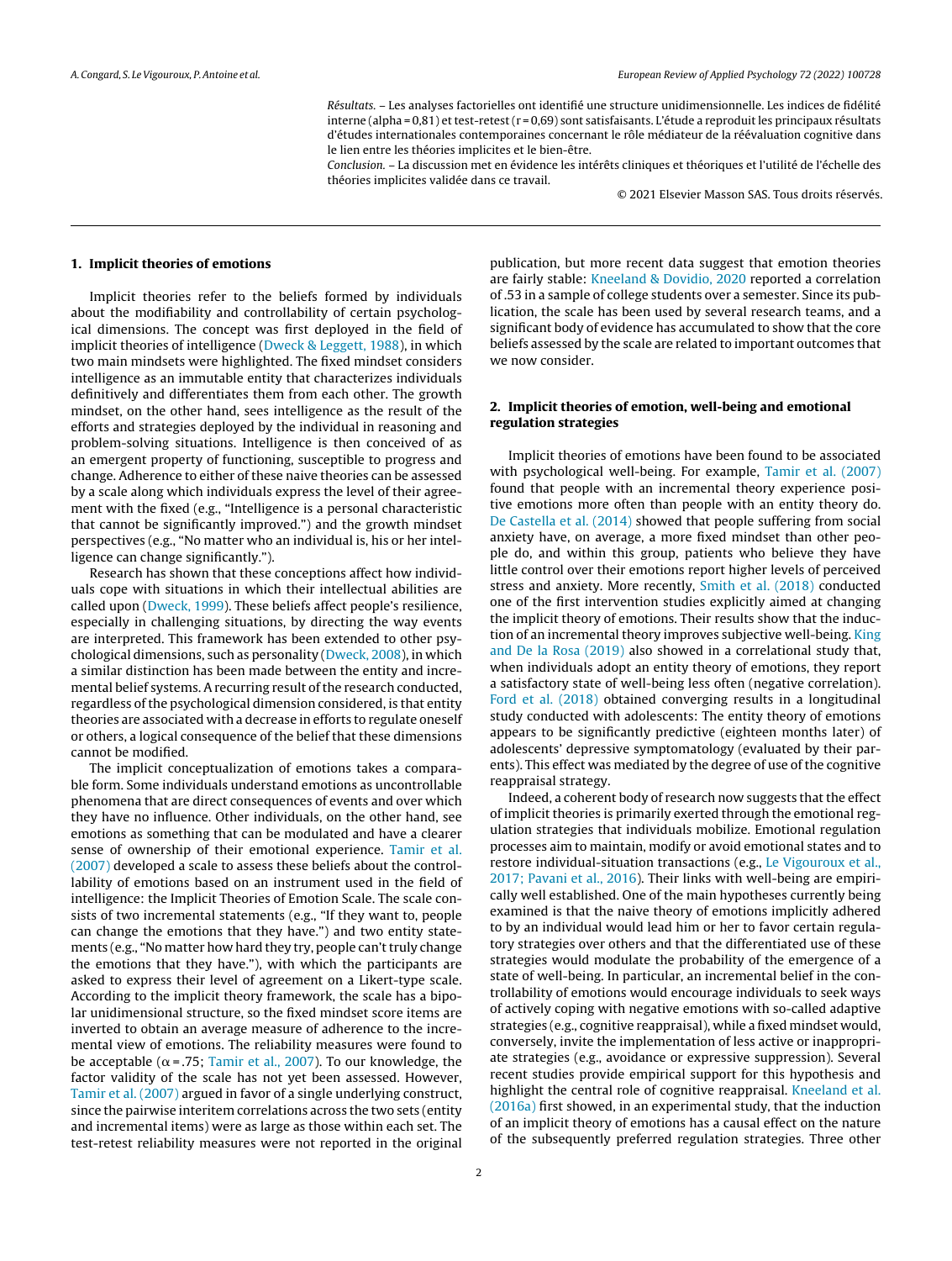Correlation coefficients of the Implicit Theory of Emotions Scale, well-being and cognitive reappraisal.

|                                       | Implicit theory<br>of emotions<br>and well-being | Implicit<br>emotion theory<br>and cognitive<br>reappraisal |
|---------------------------------------|--------------------------------------------------|------------------------------------------------------------|
| Tamir et al. (2007)                   | .24                                              | .35                                                        |
| Ford et al. (2018)                    | .14                                              | .17                                                        |
| King and De la Rosa (2019)            | .14                                              | .13                                                        |
| Average value of the English version  | .17                                              | .22                                                        |
| Value obtained for the French version | .24                                              | .21                                                        |

correlational studies have linked implicit theories, the cognitive reappraisal strategy and measures of well-being [\(Ford](#page-7-0) et [al.,](#page-7-0) [2018;](#page-7-0) [King](#page-7-0) [&](#page-7-0) [De](#page-7-0) [la](#page-7-0) [Rosa,](#page-7-0) [2019;](#page-7-0) [Tamir](#page-7-0) et [al.,](#page-7-0) [2007\).](#page-7-0) Their results (Table 1) show a positive and small-to-moderate relationship between these dimensions.

### **3. The current study**

Given the promising directions for future research and the clinical implications of the implicit theories of emotion [\(Kneeland](#page-7-0) et [al.,](#page-7-0) [2016;](#page-7-0) [Ford](#page-7-0) [&](#page-7-0) [Gross,](#page-7-0) [2019\),](#page-7-0) we considered it useful for Frenchspeaking researchers and psychologists to have an instrument assessing those beliefs. Moreover, such an instrument could contribute to crosscultural studies, given that the way people manage their emotional experiences is influenced by cultural differences in affect valuation [\(Tsai,](#page-7-0) [2007\).](#page-7-0) Therefore, we developed a French version of the Implicit Theories of Emotion Scale. The main objective of the present study was to explore the psychometric qualities of this instrument before recommending its use in research conducted with French-speaking participants. First, we examined its factor validity and reliability by analyzing the single- and twofactor structures, respectively. The objective is to test whether the structure with two factors separating incremental and entity items is better fitted than the single-factor structure. Second, to document its convergent validity, we tested the French scale's ability to replicate the main results obtained with the English version that links implicit theories of emotion, regulation strategies and well-being.

Because cognitive reappraisal appears to play a mediating role and because the concept encompasses two additional specific strategies (positive reappraisal and perspective-making), a secondary aim of the study was to differentiate their mediating contributions. Cognitive reappraisal in general consists of reworking our representation of a situation to change its meaning and consequently the emotions associated with it. This change can be achieved in two ways ([Shiota](#page-7-0) [&](#page-7-0) [Levenson,](#page-7-0) [2009\).](#page-7-0) Positive reappraisal consists of interpreting the situation in a more positive way (e.g., "I try to see the positive points of the situation."), while perspective-making consists of interpreting the situation in a less negative way or with detachment (e.g., "It's not that bad."). Both strategies are conceptualized as adaptive but with contrasting benefits: Perspective-making reduces the emotional experience, whereas positive reappraisal changes the quality of the emotional response [\(Shiota](#page-7-0) [&](#page-7-0) [Levenson,](#page-7-0) [2012\).](#page-7-0) Previous studies on implicit theories and regulation strategies have approached cognitive reappraisal as a whole. To reach a finer grained understanding of the cognitive reappraisal effects, the present study sought to investigate the respective contributions of its two components. Given the difference in the effectiveness of their ability to increase positive emotions, we hypothesized that positive reappraisal would mainly drive the relationship between emotional mindsets and psychological well-being.

## **4. Method**

#### 4.1. Participants and procedure

One hundred seventy-seven participants (151 women and 26 men), aged 18 to 72 years old  $(M = 34.95; SD = 13.98)$  responded to all of the evaluation instruments. Eighty-six were employed, 62 were students, 18 were unemployed, and 11 were retired, with a range of educational degrees from "Brevet des Collèges" (Certificate of General Education) to doctorate. To examine the test-retest reliability of the Implicit Theory of Emotion Scale, 35 individuals completed the questionnaire a second time after an interval of 21 to 27 days ( $M = 22.30$ ;  $SD = 3.80$ ).

The participants were not compensated and were recruited through the investigator's social networks using online advertisements or email. The inclusion criteria were as follows: women or men over the age of eighteen and fluent in French. The participants were provided with text informing them of the objectives and modalities of the study and were asked to give their consent to participate in the research. The questionnaires were submitted through the Lime Survey application and could be completed anonymously on a tablet or computer.

All procedures performed in this study are in accordance with the ethical standards of the Ethical Committee of the University of Lille Human and Social Sciences and the 1964 Helsinki Declaration and its later amendments or comparable ethical standards (Ethique committee approval: n◦. 2018-303-S63). Informed consent was obtained from all individual participants included in the study.

#### 4.2. Measures

#### 4.2.1. The Implicit Theories of Emotion Scale ([Tamir](#page-7-0) et [al.,](#page-7-0) [2007\)](#page-7-0)

The French version of the Implicit Theories of Emotion Scale was constructed in three steps informed by [Vallerand](#page-7-0) [\(1989\).](#page-7-0) The back-translation technique requires that the original scale first be translated into the desired language. Second, the obtained items are retranslated into the original language to ensure that the translation process did not alter the meaning of the original statements. A final version is then obtained through collaborative work with the aim of preserving both the linguistic features and the meaning of the original scale. The Implicit Theories of Emotion Scale was first translated from English to French by an expert psychologist. A back-translation into English was provided by another expert who was functionally bilingual and who regularly performs professional translation activities. The two English versions were then compared to ensure that the meaning was preserved of the initial scale statements and that the translation did not affect the content validity of the instrument. The two experts jointly made final adjustments to the French version, consisting of the four items in [Table](#page-3-0) 2, which the participants answered on a Likert-type scale ranging from 1 "strongly disagree" to 6 "strongly agree.". The total scale is scoring in incremental belief. The scores for the adherence to the entity items (No matter how hard they try, people can't truly change the emotions that they have/The truth is, people have very little control over their emotions) were therefore inverted ranging from 6 for "strongly disagree" to 1 "strongly agree.".

## 4.2.2. The Cognitive Emotions Regulation Questionnaire — CERQ ([Garnefski](#page-7-0) et [al.,](#page-7-0) [2001\)](#page-7-0)

This scale is composed of a 36-item questionnaire on cognitive emotional regulation strategies. The CERQ is a second-order structure with two factors, adaptive and nonadaptive strategies, and facets of these two factors. Therefore, the strategies explored are grouped into two subscales. The first corresponds to a set of five cognitive reaction modes identified in the literature as adaptive: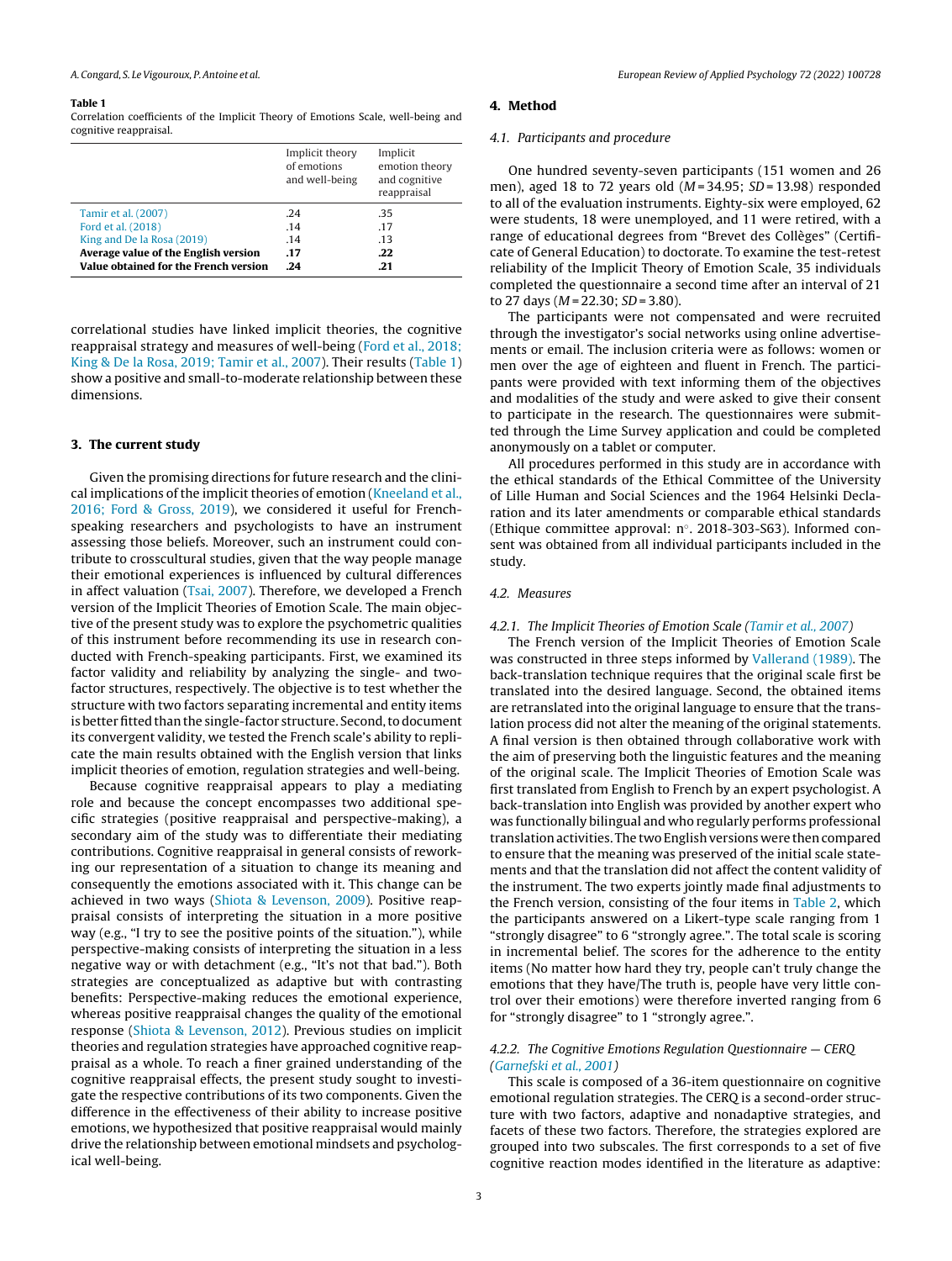<span id="page-3-0"></span>English and French versions of the Implicit Emotions Theory Scale.

| $N^{\circ}$ | <b>Dimension</b> | English version item                                                                   | French version item                                                               |
|-------------|------------------|----------------------------------------------------------------------------------------|-----------------------------------------------------------------------------------|
|             | Entity           | No matter how hard they try, people can't truly change<br>the emotions that they have. | Même si on essaye, on ne peut pas vraiment changer les<br>émotions qu'on ressent. |
|             | Incremental      | Everyone can learn to control their emotions.                                          | Tout le monde peut apprendre à contrôler ses émotions.                            |
|             | Entity           | The truth is, people have very little control over their<br>emotions.                  | En vérité, on a peu de contrôle sur nos émotions.                                 |
|             | Incremental      | If they want to, people can change the emotions that<br>they have.                     | Si on le souhaite, on peut changer nos émotions.                                  |

#### **Table 3**

Descriptive analyses by item of the Implicit Theory of Emotion Scale and the factorial saturations, descriptive statistics and alphas of the other scales in this study.

|                                    | Mean | Std. Deviation | Skewness | Kurtosis | Alpha | Loadings (uniqueness) |
|------------------------------------|------|----------------|----------|----------|-------|-----------------------|
| <b>Implicit Theory of Emotion</b>  | 4.25 | 1.19           | $-.05$   | $-.14$   | .81   |                       |
| Entity item 1                      | 3.19 | 1.56           | .36      | $-.98$   |       | $-.88(.25)$           |
| Entity item 2                      | 3.05 | 1.49           | .28      | $-.95$   |       | $-.80(.29)$           |
| Incremental item 1                 | 4.01 | 1.40           | $-.54$   | $-.40$   |       | .89(.23)              |
| Incremental item 2                 | 4.55 | .98            | $-.92$   | .89      |       | .60(.35)              |
| <b>Psychological Well-Being</b>    |      |                |          |          | .93   |                       |
| Self-acceptance                    | 4.03 | 1.06           | $-.56$   | $-.14$   | .84   |                       |
| Competence                         | 4.26 | .97            | $-.34$   | $-.43$   | .79   |                       |
| Positive relationships with others | 4.59 | .99            | $-.42$   | $-.58$   | .81   |                       |
| Meaning of life                    | 4.26 | 1.07           | $-.48$   | $-.45$   | .79   |                       |
| Autonomy                           | 4.32 | .89            | $-.34$   | .32      | .71   |                       |
| Personal growth                    | 4.74 | .83            | $-1.03$  | 2.01     | .76   |                       |
| <b>CERQ: Cognitive Regulation</b>  |      |                |          |          | .91   |                       |
| Nonadaptative regulation           | 2.52 | .60            | .55      | .08      | .82   |                       |
| Other-blame                        | 1.89 | .76            | 1.30     | 2.49     | .90   |                       |
| Self-blame                         | 2.81 | 1.02           | .42      | $-.87$   | .86   |                       |
| Catastrophizing                    | 2.01 | .92            | 1.14     | 1.00     | .84   |                       |
| Rumination                         | 3.38 | .89            | $-.096$  | $-.59$   | .69   |                       |
| Adaptative regulation              | 3.37 | .71            | $-.212$  | $-.45$   | .90   |                       |
| Acceptance                         | 3.44 | .84            | $-.085$  | $-.65$   | .68   |                       |
| Positive refocusing                | 2.32 | .98            | .590     | $-.43$   | .91   |                       |
| Planning                           | 3.48 | .93            | $-.170$  | $-.73$   | .81   |                       |
| Perspective-making                 | 3.05 | 1.02           | $-.084$  | $-.93$   | .81   |                       |
| Positive reappraisal               | 3.35 | 1.06           | $-.225$  | $-.82$   | .90   |                       |

acceptance (e.g., "I think I have to accept the situation."/"Je pense que je dois accepter la situation."), positive focus (e.g., "I think nicer things than what I have experienced"/"Je pense à quelque chose d'agréable plutôt qu'à ce qui s'est passé."), planning (e.g., "I think about what I can do best."/"Je pense à la meilleure façon de faire."), positive reappraisal (e.g., "I think that I can become a stronger person as a result of what has happened"/"Je pense pouvoir devenir une personne plus forte suite à ce qui s'est passé."), and perspectivemaking (e.g., "I think that other people go through much worse experiences."/"Je pense que d'autres passent par des expériences bien pires."). The second subscale corresponds to a set of four strategies, conversely identified as nonadaptive from the point of view of their effects on affect and well-being: self-blame (e.g., "Ithink about the mistakes I have made in this matter."/"Je pense aux erreurs que j'ai commises par rapport à ce qui s'est passé."), rumination (e.g., "I often think about how I feel about what I have experienced."/"Je pense sans cesse aux sentiments que la situation a suscités en moi."), catastrophizing (e.g., "I keep thinking about how terrible what I experienced was."/"Je repense sans cesse au fait que ce que j'ai vécu est terrible.") and blaming others (e.g., "I feel that others are responsible for what has happened."/"J'ai le sentiment que les autres sont responsables de ce qui s'est passé."). The responses are assessed on a five-point frequency scale ranging from 1 "almost never" to 5 "almost always." The internal consistency of the French version of the CERQ is between .68 and .87 ([Jermann](#page-7-0) et [al.,](#page-7-0) [2006\),](#page-7-0) and in this sample, it is between .68 and .90 (Table 3).

#### 4.2.3. The Psychological Well-Being Scale [\(Ryff,](#page-7-0) [1989\)](#page-7-0)

This scale assesses general psychological well-being through six dimensions: environmental mastery/competence (e.g., "In general, I feel in charge of the situation in which I live."), autonomy (e.g., "I am not afraid to voice my opinions, even when they are in opposition to the opinions of most people."), feelings of independence and self-determination, personal growth (e.g., "In general, I feel that I continue to learn more about myself as time goes by."), positive relationships with others (e.g., "Most people see me as loving and affectionate."), the meaning of life (e.g., "I feel good when I think of what I've done in the past and what I hope to do in the future.") and self-acceptance (e.g., "When I look at the story of my life, I am pleased with how things have turned out."). This scale, initially comprised of 120 items, has an abridged version of 36 items translated into French by [Bouffard](#page-6-0) [and](#page-6-0) [Lapierre](#page-6-0) [\(1997\)](#page-6-0) and shows internal consistency coefficients between .83 and .91 [\(Dubé](#page-6-0) et [al.,](#page-6-0) [2007\).](#page-6-0) The answers are expressed on a 6-point Likert-type scale ranging from 1 "strongly disagree" to 6 "strongly agree."

## **5. Data Analyses**

The results were analyzed in four stages with JASP (Version 0.14.1 software for Windows; JASP Team, 2020) and JAMOVI software version 1.8.1. (S[ahin](#page-7-0) [&](#page-7-0) [Aybek,](#page-7-0) 2019) for the bootstrap analyses. The first three analyses concern the test of the first objective of this research, to determine the psychometric quality of this scale, and the last tests the second objective of differentiating the mediating contributions of the cognitive reappraisal strategies. First, the confirmatory factor analysis tests the psychometric internal validity of the French version of the Implicit Theory of Emotion Scale. We began by running the Kaiser Meyer Olkin (KMO) test of sampling adequacy to ensure data factorability for the comparative fit index (CFI), Tucker–Lewis index (TLI), standardized root mean square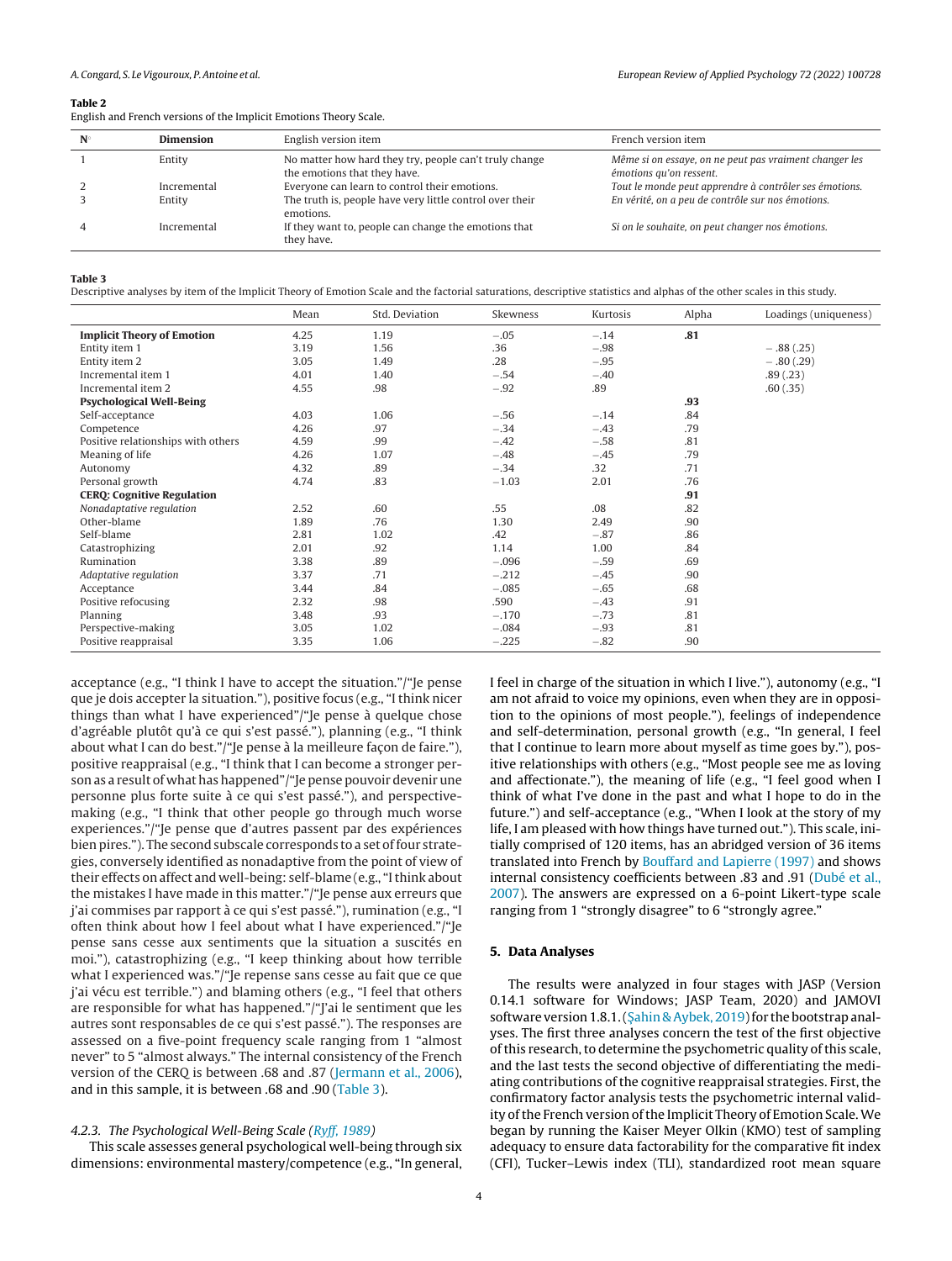<span id="page-4-0"></span>Correlation between implicit theory of emotion, regulation strategies and well-being.

|    |                                    |          |    | 2      |     | 3      |       | 4      |       | 5      |       | 6      |       |        |       | 8      |       | 9      |       | 10     |     |
|----|------------------------------------|----------|----|--------|-----|--------|-------|--------|-------|--------|-------|--------|-------|--------|-------|--------|-------|--------|-------|--------|-----|
|    | <b>Implicit Theory of Emotion</b>  |          |    |        |     |        |       |        |       |        |       |        |       |        |       |        |       |        |       |        |     |
|    | <b>Psychological Well-Being</b>    |          |    |        |     |        |       |        |       |        |       |        |       |        |       |        |       |        |       |        |     |
|    | Self-acceptance                    | .13      |    |        |     |        |       |        |       |        |       |        |       |        |       |        |       |        |       |        |     |
| 3  | Competence                         | .07      |    | .56    | *** |        |       |        |       |        |       |        |       |        |       |        |       |        |       |        |     |
| 4  | Positive relationships with others | $.22***$ |    | .49    | *** | .42    | ***   |        |       |        |       |        |       |        |       |        |       |        |       |        |     |
| 5  | Meaning of life                    | .22      | ** | .55    | *** | .61    | ***   | .52    | $***$ |        |       |        |       |        |       |        |       |        |       |        |     |
| 6  | Autonomy                           | .01      |    | .44    | *** | .32    | ***   | .21    | $***$ | .28    | ***   |        |       |        |       |        |       |        |       |        |     |
|    | Personal growth                    | $.28***$ |    | .63    | *** | .42    | ***   | .53    | ***   | .57    | $***$ | .41    | $***$ |        |       |        |       |        |       |        |     |
| 8  | <b>Adaptative regulation</b>       | .19      |    | .59    | *** | .35    | $***$ | .48    | $***$ | .38    | $***$ | .33    | $***$ | .51    | $***$ |        |       |        |       |        |     |
| 9  | Positive reappraisal               | .24      | ** | .57    | *** | .30    | ***   | .41    | $***$ | .37    | $***$ | .36    | $***$ | .52    | ***   | .84    | ***   |        |       |        |     |
| 10 | Perspective-making                 | .14      |    | .37    | *** | .11    |       | .30    | $***$ | .12    |       | .14    |       | .25    | $***$ | .73    | $***$ | .49    | $***$ |        |     |
|    | <b>Nonadaptative regulation</b>    | $-.10$   |    | $-.47$ | *** | $-.39$ | ***   | $-.22$ | $***$ | $-.27$ | $***$ | $-.25$ | $***$ | $-.20$ | $* *$ | $-.34$ | $***$ | $-.29$ | ***   | $-.30$ | *** |

Note.  $* p < .05$ ,  $** p < .01$ ,  $*** p < .001$ .

residual (SRMR) and root mean square error of approximation (RMSEA). We tested a two-factor solution: one with a single factor for the four items and one with two factors separating incremental and entity items. Second, reliability was explored by examining the results ofthe internal consistency and test-retest reliability was analyses by Pearson correlations. Third, the convergent and empirical validity of this scale was analyzed by correlations between the implicit theory of emotion and cognitive strategies of emotional regulation and well-being. To document its convergent validity, we tested the ability of the French scale to replicate the main results obtained with the English version that links implicit theories of emotion, regulation strategies and well-being. Fourth, to analyze the mediating role of emotion and cognitive strategies between the implicit theory of emotion and well-being, bootstrap analyses with 1000 samples were applied. This test analyses the mediating contribution of the two cognitive reappraisal strategies (i.e., positive reappraisal and perspective-making) in the relationship between emotional mindset and psychological well-being to investigate the respective contributions of its two components.

## **6. Results**

## 6.1. Factorial analysis of the French version of the Implicit Theory of Emotion Scale

The first objective of this research was to explore the psychometric qualities of the French scale factor structure. Two factor solutions were tested to better understand the scale structure: a single factor or two factors separating incremental and entity items [\(Table](#page-3-0) 2). Bartlett's sphericity test and the sample adequacy measure (KMO = .75) suggested that the data collected were suitable for a factor analysis. By retaining the number of factors whose eigenvalue is greater than 1, the factor analysis indicated that a one-factor structure accounts for 63.9% of the total variance. The item saturations, reported in [Table](#page-3-0) 3, were all greater than .60. The confirmatory factor analysis indicated that this single-factor structure presented a good fit adjustment with the different indices considered:  $1 \text{ X}^2$  (2, N = 177) = 2.67, p = .26; CFI = .998; TLI = .993;  $SRMR = .015$ ; and  $RMSEA = .04$ . In addition, the analysis of a twofactor solution, corresponding to the dissociation of incremental and entity items, was tested: The CFI (.998) and SRMR (.015) were comparable, but the RMSEA (.05) indicated a lower level of adjustment.

Consistent with the authors' hypothesis regarding the implicit theory of emotion scale [\(Tamir](#page-7-0) et [al.,](#page-7-0) [2007\),](#page-7-0) the participants'

responses seem to be based on a general bipolar factor of implicit emotion theory. The scores for the adherence to the entity items were therefore inverted to calculate an average index of incremental belief for each participant. On this scale, the loading ranged from .60 to .89 (see [Table](#page-3-0) 3), which was satisfactory since it was above the accepted cutoff of .40.

The internal consistency [\(Table](#page-3-0) 3) was good ( $\alpha$ =.81), as was the time constancy, with a test-retest Pearson correlation index of .69 ( $p$ <001). On average, the participants expressed a growth mindset more strongly than they did a fixed conception (M = 4.22;  $SD = 1.20$ ), and they did so to a stronger extent than they did in the original study by Tamir et al.(2007; M = 3.33). Furthermore, neither a gender effect  $(t(175) = .51, p = .61, Cohen's d = .11)$  nor a significant correlation with age  $(r = -0.09, \text{ns})$  was evident in the results.

## 6.2. Convergent validity with emotional and well-being constructs

We tested the convergent validity of the French scale to replicate the main results obtained with the English version that links implicit theories of emotion, regulation strategies and well-being. As expected, the empirical validity analyses focused on the links between the implicit theory of emotion and cognitive strategies of emotional regulation and well-being. The correlations are shown in Table 4 and were performed using mean estimates based on raw data.

First, implicit emotion theory is associated with psychological well-being and adaptive emotional regulation strategies. Furthermore, the correlations obtained are consistent with the average values observed thus far in the literature. For relationships with psychological well-being, individuals who report more adherence to incremental beliefs also report better relationships with others, higher meaning of life and more personal growth over time. Regarding emotional regulation strategies, individuals who report more adherence to incremental beliefs use the positive reappraisal strategy more often, while the use of perspective-making seems independent of individuals' beliefs about their emotions. On the other hand, our results indicate the absence of a relation between the implicit theory of emotions and nonadaptive strategies.

To illustrate the effect of implicit theories, the methodological approach proposed by [Tamir](#page-7-0) et [al.](#page-7-0) [\(2007\)](#page-7-0) and regularly used in mindset research [\(Dweck](#page-6-0) et [al.,](#page-6-0) [1995\)](#page-6-0) was revisited. This approach consisted of contrasting and differentiating the individuals who most strongly adhered to fixed theories versus those most convinced of growth theories. Thus, two groups were formed whose membership scores were higher (the "incremental theorists" group,  $N=30$ ,  $M=5.82$ ) or lower (the "entity theorists" group,  $N=33$ ,  $M = 2.57$ ) than one standard deviation from the average score on the Implicit Theory of Emotion Scale. Supporting the correlation analy-ses presented above, the results ([Fig.](#page-5-0) 1) highlight a different pattern

 $1$  Adjustment can be considered good when the chi-square is not significant, the SRMR index is less than .05, the RMSEA is less than .05 and the CFI and TLI is greater than .97 [\(Schermelleh-Engel](#page-7-0) et [al.,](#page-7-0) [2003\).](#page-7-0)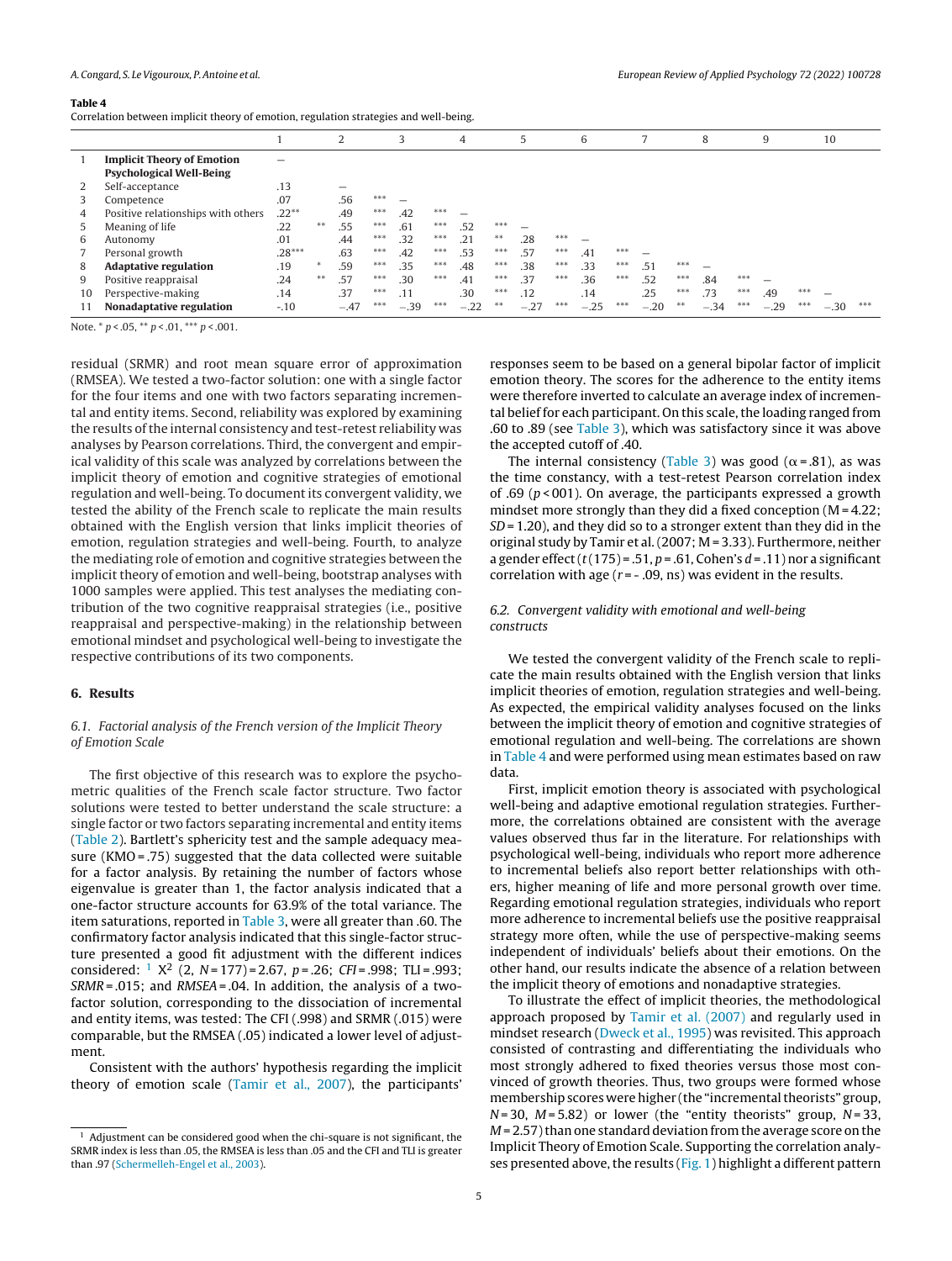<span id="page-5-0"></span>

**Fig. 1.** Means and standard errors for the adaptive and nonadaptive emotional regulation strategies scales of the CERQ as a function of implicit theories.

of preferred emotional regulation strategies in the two groups: Adaptive strategies were mobilized more often by incremental theorists than they were by entity theorists  $(t (61)=3.34; p=.001;$ Cohen's  $d = .84$ ). The difference between the two groups in the use of nonadaptative strategies was not significant  $(t(61) = 1.55; p = .12;$ Cohen's  $d = .39$ ).

Second, the results [\(Table](#page-4-0) 4) indicated that all six dimensions of psychological well-being [self-acceptance (alpha = .84), competence (alpha = .79), positive relationships with others (alpha = .81), meaning of life (alpha = .79), autonomy (alpha = .71) and personal growth (alpha = .76)] were very closely associated with the participants' emotional regulation strategies: The dimensions had medium-to-large positive correlations with adaptive strategies and small-to-medium correlations with nonadaptive strategies. The adaptive and nonadaptive strategies were negatively and moderately correlated with each other.

#### 6.3. Mediation analysis with cognitive reappraisal

A secondary objective of the study was to identify the mediating role of cognitive reappraisal between emotional mindsets and psychological well-being and, more specifically, the different contributions of positive reappraisal and perspective-making. The hypothesis is that positive reappraisal would have a more important relationship between emotional mindsets and psychological well-being compared to perspective-making. In the results within adaptive regulation strategies, the global score seemed more in line with positive reappraisal than with perspective-making. In addition, perspective-making was positively linked with only three dimensions of psychological well-being (self-acceptance, positive relationships with others and personal growth), whereas positive reappraisal was positively and moderately linked to the six dimensions of psychological well-being. To differentiate the contribution ofthese two subsets of cognitive reappraisal strategies (i.e., positive reappraisal and perspective-making) to the relationship between emotional mindset and psychological well-being, mediation analyses were carried out. The models were produced using a bootstrap method with 1000 samples to test the indirect effects. We thus estimated two mediation models on the observed variables with three outcomes [\(Fig.](#page-6-0) 2 & [Table](#page-6-0) 5) based on the previous results [\(Table](#page-4-0) 4). The first model specifies positive reappraisal, and the second model specifies perspective-making as the mediating variables of the relation between the implicit theory of emotion and the dimension of well-being. The results of the first model highlighted that the strategy of positive reappraisal mediated the three relationships between the implicit theory of emotions and positive relationships with others, meaning of life and personal growth (the indirect relationship was statistically significant with the biascorrected bootstrap 95% confidence intervals excluding 0; [Table](#page-6-0) 5). The results of the second model highlight that this was not the case for the perspective-making strategy ([Table](#page-6-0) 5).

#### **7. Discussion**

The first objective of this study was to validate a French version of the Implicit Theories of Emotion Scale. The psychometric properties demonstrated in a representative adult population are encouraging. The structural analyses confirmed that the participants' responses were guided by an implicit theory factor ranging from an entity to an incremental perspective of emotional control. The four items were well saturated by this factor, allowing us to obtain a score in which individuals' beliefs are polarized. The responses to the items appear to be consistent with each other and relatively stable over time, with good consistency and test-retest reliability. In terms of nomological validity, several results of the study showed that the French version assessing emotional mindsets made it possible to replicate relationships already demonstrated with preferred regulation strategies and well-being. Furthermore, the association forces were comparable to those observed with the original instrument.

The results showed that the link between the emotional mindset and regulation mechanisms was driven by the relative use of adaptive rather than nonadaptive strategies. This finding was in line with previous works indicating that, whereas cognitive reappraisal is influenced by emotional mindsets, this is not the case for expressive suppression ([Ford](#page-7-0) et [al.,](#page-7-0) [2018\).](#page-7-0) Among the various adaptive strategies, the role of cognitive reappraisal as a whole is confirmed, but the concept encompasses several more specific strategies because changing one's thoughts about an event can be done in several ways.

Regarding our secondary objective, this study refined the analysis and showed that the more specific positive reappraisal strategy has a pivotal role. In contrast, the perspective-making dimension of reappraisal was not involved in the pattern of the relationship between mindset and well-being. As [Shiota](#page-7-0) [and](#page-7-0) [Levenson](#page-7-0) [\(2012\)](#page-7-0) framed it, the perspective-making contributes to reduced emotional responding, but positive reappraisal goes further in trying to reverse the quality of emotional responding. Our results suggest that relying on such an ambitious emotional enterprise requires being strongly convinced and aware that our emotional experience is under our control. This strategy seems to promote positive relationships with others, greater life meaning and personal growth. However, we remain cautious about this interpretation. Indeed, the mediation analyses that we carried out concern crosssectional data. Therefore, future studies must be able to confirm our results, in particular by adopting a longitudinal strategy (e.g., experience sampling method) that would support the mediating role of positive reappraisal between the implicit theory of emotions and wellbeing.

The theoretical interpretation is that, when individuals initially consider emotions as out-of-control phenomena, they are less motivated to look for ways to actively modulate them. As the emergence of well-being is partly based on the implementation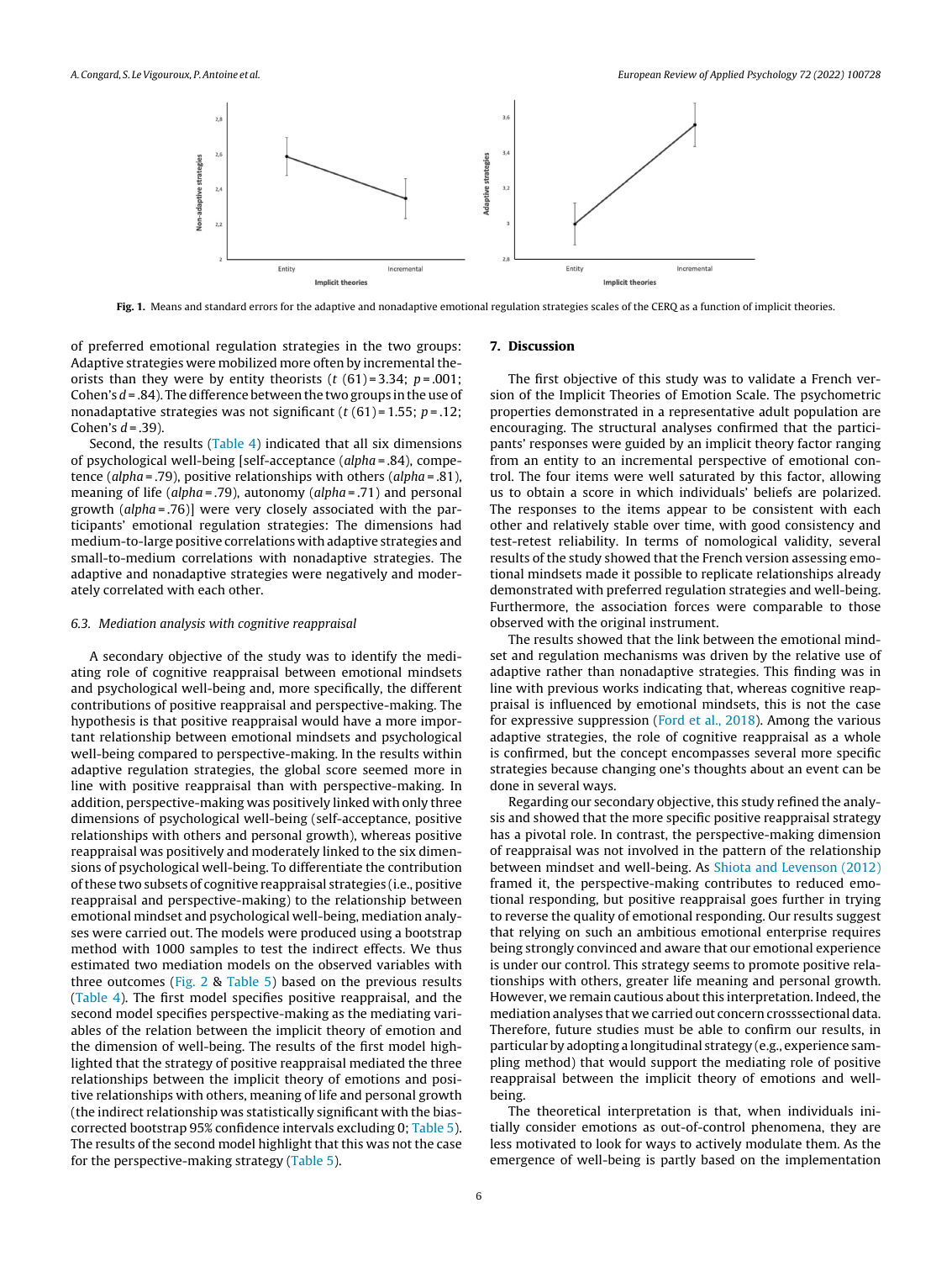<span id="page-6-0"></span>

**Fig. 2.** Summary of the mediation model (with standardized estimates) via positive reappraisal.

Mediation Analysis: Indirect and direct effects of implicit theory of emotion on three dimensions of psychological well-being via positive reappraisal or perspective-making.

|                       |                                    | Indirect effect (a x b) |      |                | Direct effect $(c')$ |          |           |                |      |  |
|-----------------------|------------------------------------|-------------------------|------|----------------|----------------------|----------|-----------|----------------|------|--|
| Mediators<br>Outcomes |                                    | Estimate                | SE.  | 95% CI         |                      | Estimate | <b>SE</b> | 95% CI         |      |  |
| Positive Reappraisal  | Positive relationships with others | .02                     | .01  | [.01, .04]     | .005                 | .03      | .02       | $[-.01, .06]$  | .07  |  |
|                       | Meaning of life                    | .02                     | .01  | [.01, .04]     | .007                 | .04      | .02       | $[-.002, .07]$ | .05  |  |
|                       | Personal growth                    | .06                     | .02  | [.02, .09]     | .003                 | .03      | .01       | [.01, .05]     | .01  |  |
| Perspective-making    | Positive relationships with others | .01                     | .01  | $[-.001, .02]$ | .06                  | .04      | .02       | [.004, .07]    | .01  |  |
|                       | Meaning of life                    | .003                    | .003 | $[-.002, .01]$ | .31                  | .05      | .02       | [.01, .08]     | .005 |  |
|                       | Personal growth                    | .01                     | .004 | $[-.001, .02]$ | .11                  | .05      | .02       | [.02, .07]     | .07  |  |

of cognitive strategies that transform the meaning of events and their effects, emotional mindsets may have long-lasting outcomes. The use of active regulation strategies not only restructures the emotional experience but also helps nourish feelings of agency in subjective life. This relationship system is likely then the site of retroactive loops. The repeated experience of regulating one's emotions probably contributes to strengthening initial beliefs and amplifying the tendency to polarized effects in either the fixed or the growth mindset, as the results suggested when we observed the two most convinced groups of "theorists."

As such, these beliefs could constitute a therapeutic lever capable of producing cascading effects. For Walton [\(Walton,](#page-7-0) [2014;](#page-7-0) [Walton](#page-7-0) [&](#page-7-0) [Crum,](#page-7-0) [2020\),](#page-7-0) the modification of implicit theories is a good example of psychological practices grouped under the concept of "wise interventions." The "wise" aspect relates to the fact that the interventions are based on a coherent theoretical model supported by research data and that they focus efforts on the most influential dimensions. Through this concept, Walton invites psychologists to focus their attention and their interventions on the central variables identified by the research as being at the heart of a network of influences and therefore able to produce lasting reorganizations of individual functioning. The first experimental intervention studies mentioned in the introduction are currently few in number ([Jamieson](#page-7-0) et [al.,](#page-7-0) [2018\),](#page-7-0) but they produce effects that are consistent with these predictions.

The present study has limitations due to the correlational and crosssectional nature of our data. The limitations also include contacting people through their social networks, with the result that less than 15% of the participants were men. Thus, future studies should further confirm this validation and replicate the findings using larger samples. However, by providing a validated assessment instrument in French and by refining the analysis of the way emotional mindsets influence well-being through the more specific positive reappraisal strategy, this study hopes to contribute to the pursuit of this promising research field.

## **Disclosure of interest**

The authors declare that they have no competing interest.

#### **Funding**

The authors received no financial support for the research, authorship, and/or publication of this article.

## **Ethical approval**

This article does not contain any studies with animals performed by any ofthe authors.All procedures performed in studies involving human participants were in accordance with the ethical standards of the institutional and national research committee and with the 1964 Helsinki declaration and its later amendments or comparable ethical standards. Informed consent was obtained from all individual participants included in the study.

## **References**

- Bouffard, L., & Lapierre, S.(1997). [La](http://refhub.elsevier.com/S1162-9088(21)00106-7/sbref0005) [mesure](http://refhub.elsevier.com/S1162-9088(21)00106-7/sbref0005) [du](http://refhub.elsevier.com/S1162-9088(21)00106-7/sbref0005) [bonheur](http://refhub.elsevier.com/S1162-9088(21)00106-7/sbref0005) [\[The](http://refhub.elsevier.com/S1162-9088(21)00106-7/sbref0005) [measure](http://refhub.elsevier.com/S1162-9088(21)00106-7/sbref0005) [of](http://refhub.elsevier.com/S1162-9088(21)00106-7/sbref0005) [happiness\].](http://refhub.elsevier.com/S1162-9088(21)00106-7/sbref0005) [Revue](http://refhub.elsevier.com/S1162-9088(21)00106-7/sbref0005) [Québécoise](http://refhub.elsevier.com/S1162-9088(21)00106-7/sbref0005) [de](http://refhub.elsevier.com/S1162-9088(21)00106-7/sbref0005) [Psychologie](http://refhub.elsevier.com/S1162-9088(21)00106-7/sbref0005)[,](http://refhub.elsevier.com/S1162-9088(21)00106-7/sbref0005) [18](http://refhub.elsevier.com/S1162-9088(21)00106-7/sbref0005)[,](http://refhub.elsevier.com/S1162-9088(21)00106-7/sbref0005) [271](http://refhub.elsevier.com/S1162-9088(21)00106-7/sbref0005)–[310.](http://refhub.elsevier.com/S1162-9088(21)00106-7/sbref0005)
- De Castella, K., Goldin, P., Jazaieri, H., Ziv, M., Heimberg, R. G., & Gross, J. J. (2014). Emotion beliefs in social anxiety disorder: Associations with stress, anxiety, and well-being. Australian Journal of Psychology, 66(2), 139–148. <https://doi.org/10.1111/ajpy.12053>
- Dubé, M., Lapierre, S., Bouffard, L., & Alain, M. (2007). Impact of personal goals management program on the subjective well-being of young retirees. European Review of Applied Psychology, 57(3), 183–192. <https://doi.org/10.1016/j.erap.2005.04.004>
- Dweck, C. S. (1999). Self-theories: Their role in motivation, personality, and development. Psychology Press. <https://doi.org/10.4324/9781315783048-23>
- Dweck, C. S. (2008). Can personality be changed? The role of beliefs in personality and change. Current Directions in Psychological Science, 17(6), 391–394. <https://doi.org/10.1111/j.1467-8721.2008.00612.x>
- Dweck, C. S., Chiu, C. Y., & Hong, Y. Y. (1995). Implicit theories and their role in judgments and reactions: A world from two perspectives. Psychological Inquiry, 6(4), 267–285. [https://doi.org/10.1207/s15327965pli0604](https://doi.org/10.1207/s15327965pli0604_1) 1